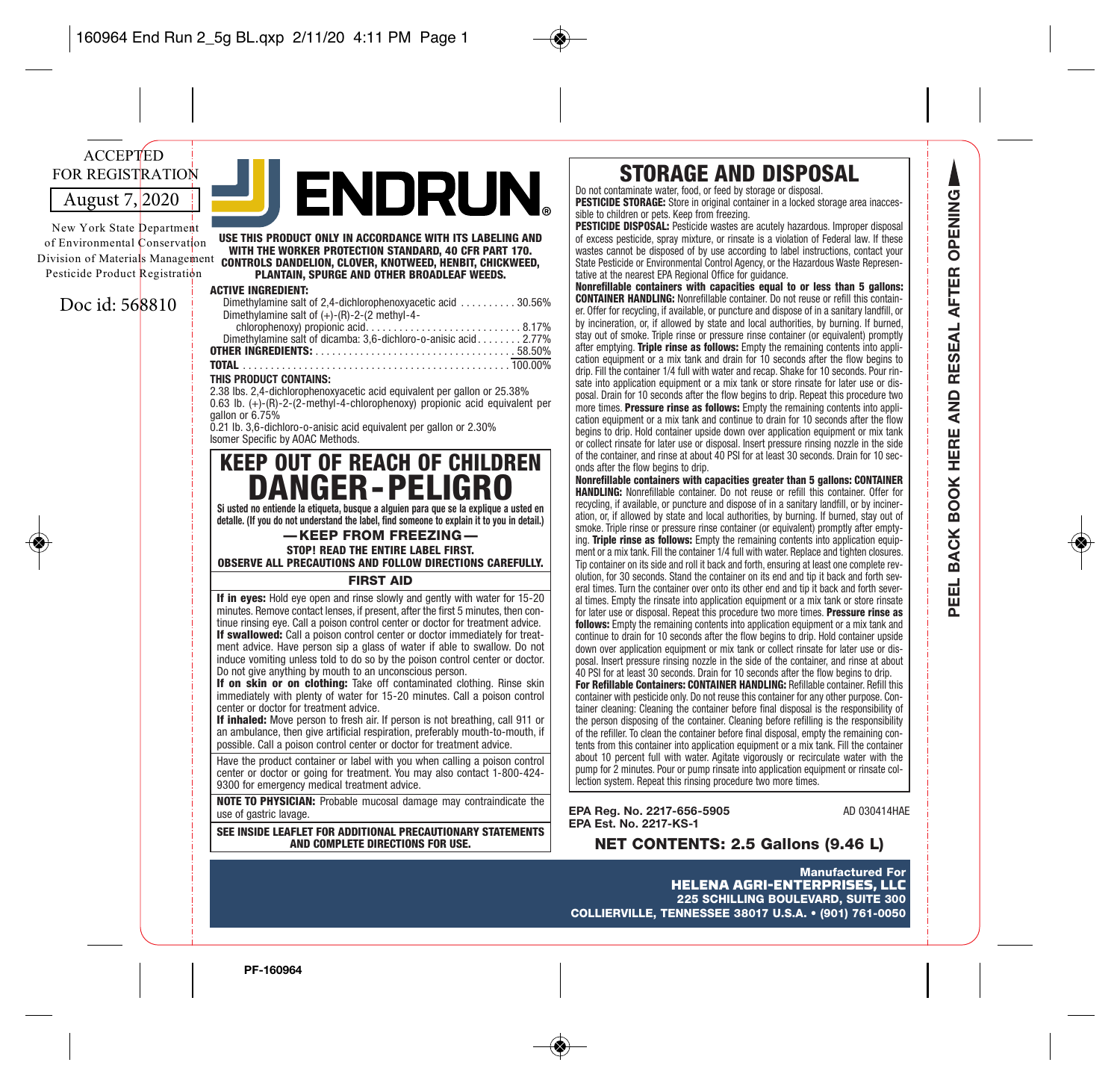# STOP! READ THE ENTIRE LAREL FIRST. ORSERVE ALL PRECAUTIONS AND FOLLOW DIRECTIONS CAREFULLY

# PRECAUTIONARY STATEMENTS

# Hazards to Humans and Domestic Animals

DANGER: Corrosive. Causes irreversible eve damage. Harmful if swallowed. Harmful if absorbed through skin. Do not get in eyes, on skin, or on clothing. Wash thoroughly with soap and water after handling and before eating, drinking, chewing gum, using tobacco or using the toilet. Remove and wash contaminated clothing before reuse.

# Personal Protective Equipment (PPE)

Some materials that are chemical-resistant to this product are natural rubber. If you want more options, follow the instructions for category A on an EPA chemical-resistance category selection chart.

#### All mixers, loaders, applicators and other handlers must wear\*:

- protective eyewear,
- long-sleeved shirt and long pants,
- shoes and socks
- chemical-resistant gloves and
- chemical-resistant apron when mixing or loading, cleaning up spills or equipment, or otherwise exposed to the concentrate.

\*Applicators may choose not to wear protective eyewear ONLY with dilutions rates greater (higher) than 5:1 or greater (higher) than 5 parts of water to 1 part of product.

See engineering controls for additional requirements.

# Engineering Control Statements

When handlers use closed systems or enclosed cabs in a manner that meets the requirements listed in the Worker Protection Standard (WPS) for agricultural pesticides [40 CFR 170.240(d)(4-6)], the handler PPE requirements may be reduced or modified as specified in the WPS.

## User Safety Requirements

Follow manufacturer's instructions for cleaning/maintaining PPE. If no such instructions for washables exist, use detergent and hot water. Keep and wash PPE separately from other laundry. Discard clothing and other absorbent material that have been drenched or heavily contaminated with the product's concentrate. Do not reuse them.

## User Safety Recommendations

- Users should wash hands before eating, drinking, chewing gum, using tobacco, or using the toilet.
- Users should remove clothing/PPE immediately if pesticide gets inside. Then wash thoroughly and put on clean clothing. If pesticide gets on skin, wash immediately with soap and water.
- Users should remove PPE immediately after handling this product. Wash the outside of gloves before removing. As soon as possible, wash thoroughly and change into clean clothing.

# Environmental Hazards

This pesticide is toxic to fish and aquatic invertebrates and may adversely affect non-target plants. Do not apply directly to water, to areas where surface water is present, or to intertidal areas below the mean high water mark. Drift and runoff may be hazardous to aquatic organisms in water adjacent to treated areas. Do not contaminate water when disposing of equipment washwaters or rinsate.

This chemical has properties and characteristics associated with chemicals detected in groundwater. The use of this chemical in areas where soils are permeable, particularly where the water table is shallow, may result in groundwater contamination. Application around a cistern or well may result in contamination of drinking water or groundwater.

# DIRECTIONS FOR USE

It is a violation of Federal law to use this product in a manner inconsistent with its labeling.

Do not apply this product in a way that will contact workers or other persons, either directly or through drift. Only protected handlers may be in the area during application.

For any requirements specific to your State or Tribe, consult the agency responsible for pesticide regulation.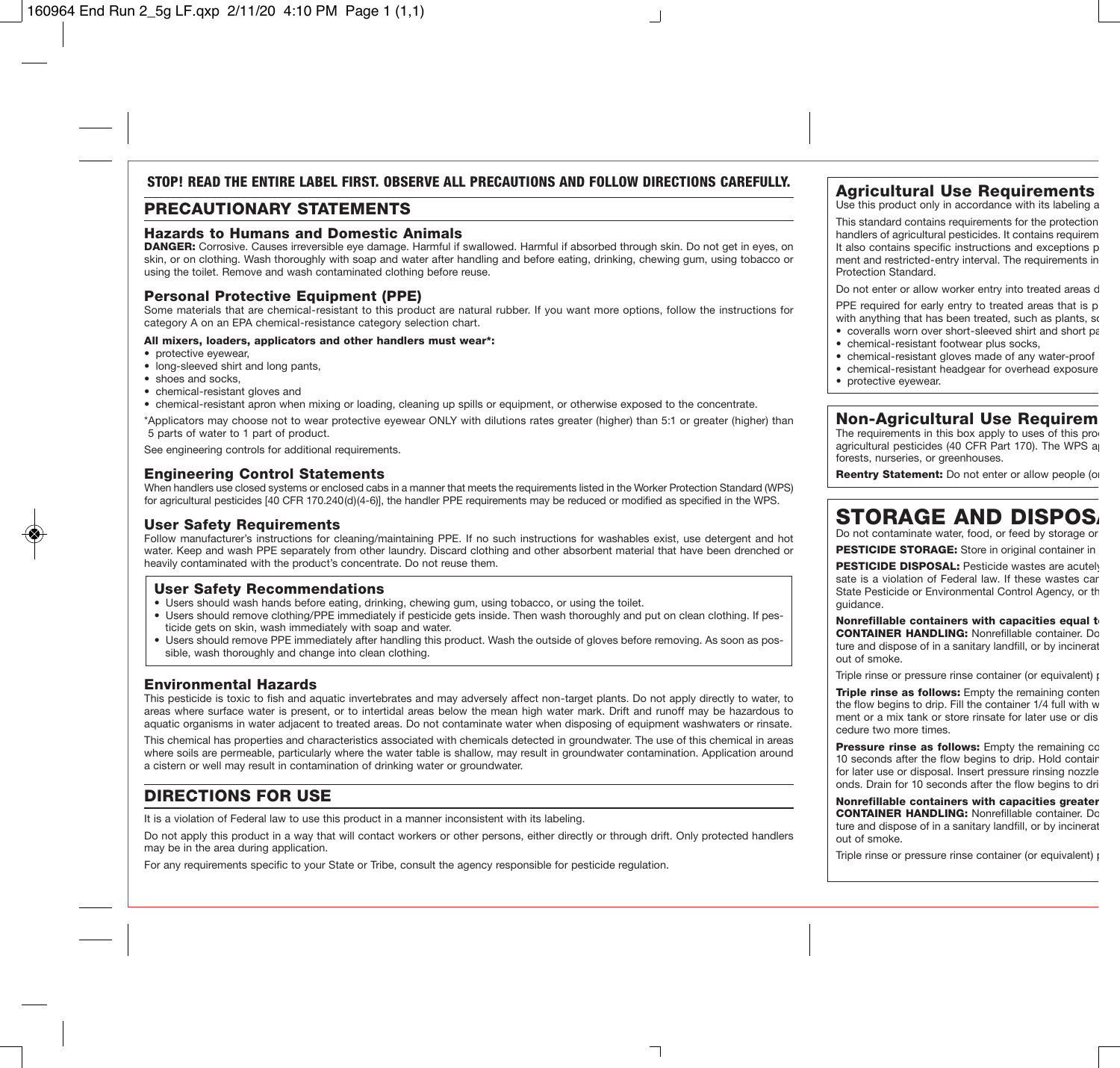# Agricultural Use Requirements

Use this product only in accordance with its labeling and with the Worker Protection Standard, 40 CFR part 170.

This standard contains requirements for the protection of agricultural workers on farms, forests, nurseries, and greenhouses, and handlers of agricultural pesticides. It contains requirements for training, decontamination, notification, and emergency assistance. It also contains specific instructions and exceptions pertaining to the statements on this label about personal protective equipment and restricted-entry interval. The requirements in this box only apply to uses of this product that are covered by the Worker Protection Standard.

Do not enter or allow worker entry into treated areas during the restricted-entry interval (REI) of 48 hours.

PPE required for early entry to treated areas that is permitted under the Worker Protection Standard and that involves contact with anything that has been treated, such as plants, soil, or water is:

- coveralls worn over short-sleeved shirt and short pants,
- chemical-resistant footwear plus socks,
- chemical-resistant gloves made of any water-proof material,
- chemical-resistant headgear for overhead exposure
- protective eyewear.

# Non-Agricultural Use Requirements

The requirements in this box apply to uses of this product that are NOT within the scope of the Worker Protection Standard for agricultural pesticides (40 CFR Part 170). The WPS applies when this product is used to produce agricultural plants on farms, forests, nurseries, or greenhouses.

Reentry Statement: Do not enter or allow people (or pets) to enter the treated area until sprays have dried.

# STORAGE AND DISPOSAL

Do not contaminate water, food, or feed by storage or disposal.

PESTICIDE STORAGE: Store in original container in a locked storage area inaccessible to children or pets. Keep from freezing.

PESTICIDE DISPOSAL: Pesticide wastes are acutely hazardous. Improper disposal of excess pesticide, spray mixture, or rinsate is a violation of Federal law. If these wastes cannot be disposed of by use according to label instructions, contact your State Pesticide or Environmental Control Agency, or the Hazardous Waste Representative at the nearest EPA Regional Office for guidance.

#### Nonrefillable containers with capacities equal to or less than 5 gallons:

CONTAINER HANDLING: Nonrefillable container. Do not reuse or refill this container. Offer for recycling, if available, or puncture and dispose of in a sanitary landfill, or by incineration, or, if allowed by state and local authorities, by burning. If burned, stay out of smoke.

Triple rinse or pressure rinse container (or equivalent) promptly after emptying.

Triple rinse as follows: Empty the remaining contents into application equipment or a mix tank and drain for 10 seconds after the flow begins to drip. Fill the container 1/4 full with water and recap. Shake for 10 seconds. Pour rinsate into application equipment or a mix tank or store rinsate for later use or disposal. Drain for 10 seconds after the flow begins to drip. Repeat this procedure two more times.

Pressure rinse as follows: Empty the remaining contents into application equipment or a mix tank and continue to drain for 10 seconds after the flow begins to drip. Hold container upside down over application equipment or mix tank or collect rinsate for later use or disposal. Insert pressure rinsing nozzle in the side of the container, and rinse at about 40 PSI for at least 30 seconds. Drain for 10 seconds after the flow begins to drip.

#### Nonrefillable containers with capacities greater than 5 gallons:

CONTAINER HANDLING: Nonrefillable container. Do not reuse or refill this container. Offer for recycling, if available, or puncture and dispose of in a sanitary landfill, or by incineration, or, if allowed by state and local authorities, by burning. If burned, stay out of smoke.

Triple rinse or pressure rinse container (or equivalent) promptly after emptying.

*(continued)*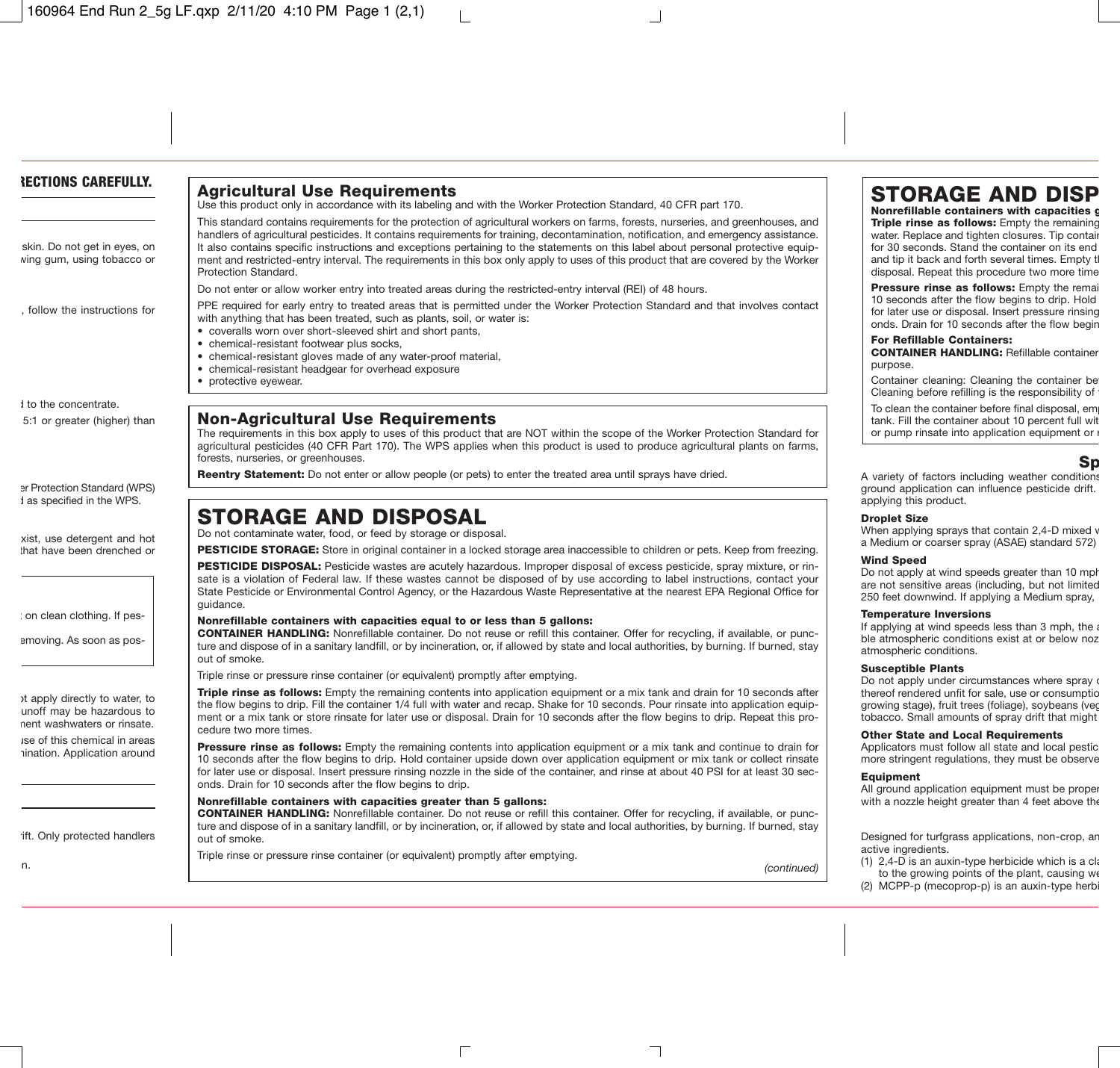# STORAGE AND DISPOSAL *(cont.)*

### Nonrefillable containers with capacities greater than 5 gallons: *(cont.):*

**Triple rinse as follows:** Empty the remaining contents into application equipment or a mix tank. Fill the container 1/4 full with water. Replace and tighten closures. Tip container on its side and roll it back and forth, ensuring at least one complete revolution, for 30 seconds. Stand the container on its end and tip it back and forth several times. Turn the container over onto its other end and tip it back and forth several times. Empty the rinsate into application equipment or a mix tank or store rinsate for later use or disposal. Repeat this procedure two more times.

Pressure rinse as follows: Empty the remaining contents into application equipment or a mix tank and continue to drain for 10 seconds after the flow begins to drip. Hold container upside down over application equipment or mix tank or collect rinsate for later use or disposal. Insert pressure rinsing nozzle in the side of the container, and rinse at about 40 PSI for at least 30 seconds. Drain for 10 seconds after the flow begins to drip.

#### For Refillable Containers:

CONTAINER HANDLING: Refillable container. Refill this container with pesticide only. Do not reuse this container for any other purpose.

Container cleaning: Cleaning the container before final disposal is the responsibility of the person disposing of the container. Cleaning before refilling is the responsibility of the refiller.

To clean the container before final disposal, empty the remaining contents from this container into application equipment or a mix tank. Fill the container about 10 percent full with water. Agitate vigorously or recirculate water with the pump for 2 minutes. Pour or pump rinsate into application equipment or rinsate collection system. Repeat this rinsing procedure two more times.

# Spray Drift Management

A variety of factors including weather conditions (e.g., wind direction, wind speed, temperature, relative humidity) and method of ground application can influence pesticide drift. The applicator must evaluate all factors and make appropriate adjustments when applying this product.

#### Droplet Size

When applying sprays that contain 2.4-D mixed with other active ingredients that require a Medium or more fine spray, apply only as a Medium or coarser spray (ASAE) standard 572) or a volume mean diameter of 300 microns or greater for spinning atomizer nozzles.

#### Wind Speed

Do not apply at wind speeds greater than 10 mph. Only apply this product if the wind direction favors on-target deposition and there are not sensitive areas (including, but not limited to, bodies of water, known habitat for non-target species, nontarget crops) within 250 feet downwind. If applying a Medium spray, leave one swath unsprayed at the downwind edge of the treated field.

#### Temperature Inversions

If applying at wind speeds less than 3 mph, the applicator must determine if: a) conditions of temperature inversion exist, or b) stable atmospheric conditions exist at or below nozzle height. Do not make applications into areas of temperature inversions or stable atmospheric conditions.

#### Susceptible Plants

Do not apply under circumstances where spray drift may occur to food, forage, or other plantings that might be damaged or crops thereof rendered unfit for sale, use or consumption. Susceptible crops include, but are not limited to, cotton, okra, flowers, grapes (in growing stage), fruit trees (foliage), soybeans (vegetative stage), ornamentals, sunflowers, tomatoes, beans, and other vegetables, or tobacco. Small amounts of spray drift that might not be visible may injure susceptible broadleaf plants.

#### Other State and Local Requirements

Applicators must follow all state and local pesticide drift requirements regarding application of 2,4-D herbicides. Where states have more stringent regulations, they must be observed.

#### **Equipment**

All ground application equipment must be properly maintained and calibrated using appropriate carriers or surrogates. Do not apply with a nozzle height greater than 4 feet above the target site.

# Product Description

Designed for turfgrass applications, non-crop, and IVM (Industrial Vegetation Management) applications, this product contains three active ingredients.

- (1) 2,4-D is an auxin-type herbicide which is a class of plant growth regulators. It is absorbed through the leaves and is translocated to the growing points of the plant, causing weed stems curl and twist, leaf cupping and withering, and eventual plant death.
- (2) MCPP-p (mecoprop-p) is an auxin-type herbicide, which is a class of plant growth regulators. It is absorbed through the leaves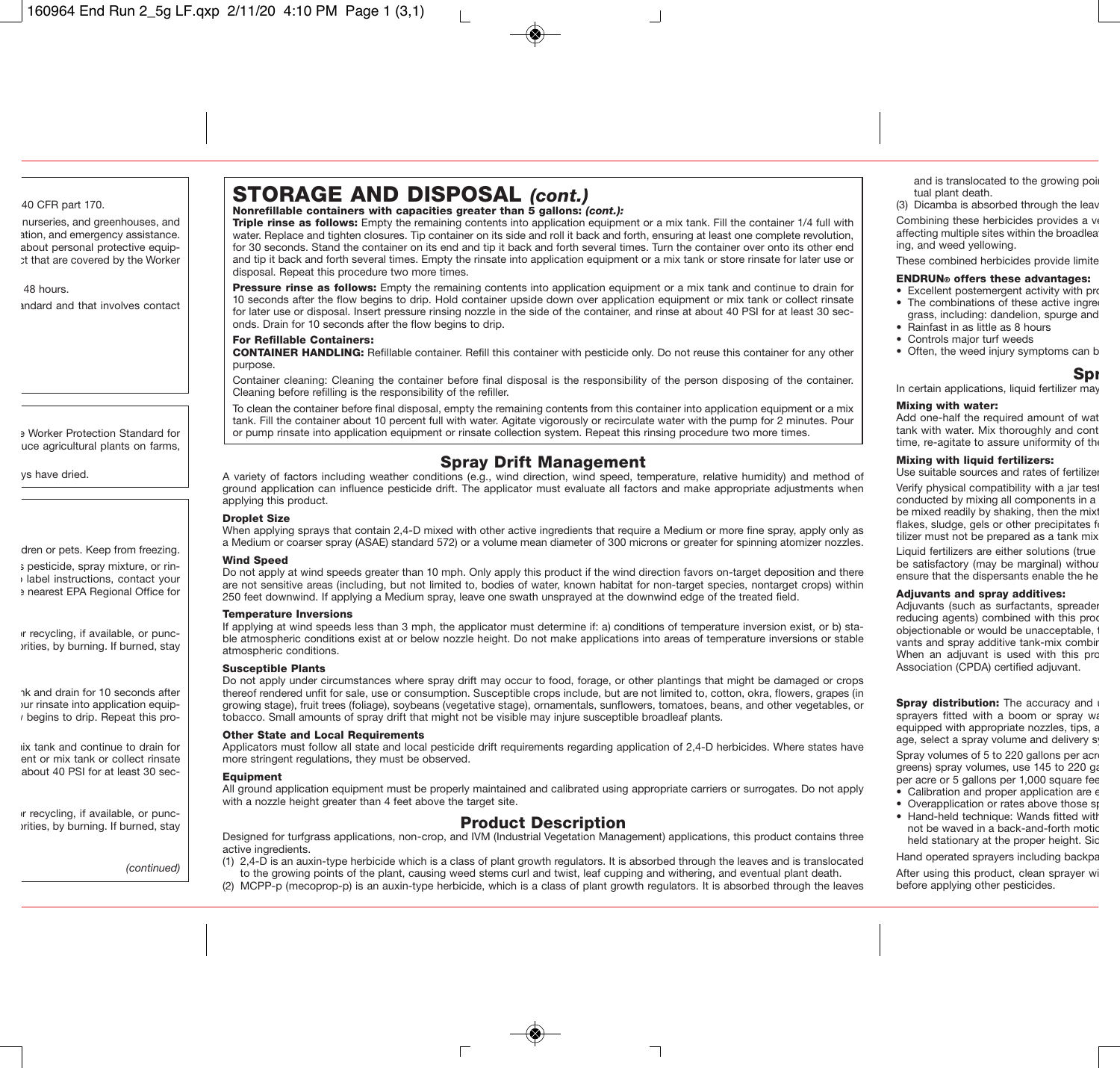and is translocated to the growing points of the plant, causing weed stems curl and twist, leaf cupping and withering, and eventual plant death.

(3) Dicamba is absorbed through the leaves and roots and has multiple modes of action for hard-to-kill broadleaf weeds.

Combining these herbicides provides a very wide spectrum of weed control for susceptible weeds. **ENDRUN**® controls weeds by affecting multiple sites within the broadleaf weeds. The symptoms of susceptible broadleaf weeds include leaf and stem curl or twisting, and weed yellowing.

These combined herbicides provide limited residual activity.

#### ENDRUN® offers these advantages:

- Excellent postemergent activity with proven performance.
- The combinations of these active ingredients provide effective weed control for common and troublesome weed species in turfgrass, including: dandelion, spurge and white clover.
- Rainfast in as little as 8 hours
- Controls major turf weeds
- Often, the weed injury symptoms can be noticed within hours of the application and plant death can occur within 14 to 21 days.

# Spray Preparation and Tank Mixes

In certain applications, liquid fertilizer may replace part of the water.

#### Mixing with water:

Add one-half the required amount of water to the spray tank, then add **ENDRUN**® slowly with agitation, and complete filling the tank with water. Mix thoroughly and continue agitation while spraying. When this product is left standing for extended periods of time, re-agitate to assure uniformity of the spray mixture.

#### Mixing with liquid fertilizers:

Use suitable sources and rates of fertilizer based upon advice of your fertilizer supplier or State Extension Service Specialist.

Verify physical compatibility with a jar test: Always perform a jar test for compatibility before large scale mixing. The jar test can be conducted by mixing all components in a small container in proportionate quantities. If the mixture separates after standing and can be mixed readily by shaking, then the mixture can be used and applied with spray equipment providing continuous agitation. If large flakes, sludge, gels or other precipitates form, or if a separate oily layer or oil globules appear, then the herbicide and the liquid fertilizer must not be prepared as a tank mixture.

Liquid fertilizers are either solutions (true fluids) or suspensions. Mixing this product with suspensions or N-P-K solutions may not be satisfactory (may be marginal) without pre-mixing this product with water. Premixing this product with 2 to 4 parts water will ensure that the dispersants enable the herbicide to be suspended in the fertilizer.

#### Adjuvants and spray additives:

Adjuvants (such as surfactants, spreaders, spreader-stickers, spray thickeners, foaming agents, activators, detergents, and drift reducing agents) combined with this product can damage the leaf tissue of turfgrass. If any discoloration or cosmetic effects are objectionable or would be unacceptable, then adjuvant(s) combined with **ENDRUN**® would not be recommended. Do not use adjuvants and spray additive tank-mix combinations, unless your experience indicates that the tank mixture will not result in turf injury. When an adjuvant is used with this product, the manufacturer recommends the use of Chemical Producers and Distributors Association (CPDA) certified adjuvant.

# Ground Equipment

**Spray distribution:** The accuracy and uniformity of the herbicide distribution is the sole responsibility of the applicator. Power sprayers fitted with a boom or spray wand/gun may be used for broadcast applications and spot treatments. Boom sprayers equipped with appropriate nozzles, tips, and screens are suitable for broadcast applications. For best spray distribution and coverage, select a spray volume and delivery system that will ensure accurate and uniform coverage.

Spray volumes of 5 to 220 gallons per acre with spray pressures adjusted to between 20 to 40 psi. Note: For bentgrass (except golf greens) spray volumes, use 145 to 220 gallons per acre. Use higher spray volumes for dense weed populations (up to 220 gallons per acre or 5 gallons per 1,000 square feet).

- Calibration and proper application are essential when using this product.
- Overapplication or rates above those specified on this label can cause turf injury.
- Hand-held technique: Wands fitted with flat fan nozzle tips may be used with the appropriate technique. Flat fan nozzles should not be waved in a back-and-forth motion, or in a side-to-side motion, or in a swinging arm motion. Instead, the nozzle should be held stationary at the proper height. Side-to-side motion results in uneven coverage.

Hand operated sprayers including backpack sprayers, compression sprayers are appropriate for small turfgrass areas.

After using this product, clean sprayer with soap or detergent and water, or an approved spray tank cleaner and rinse thoroughly before applying other pesticides.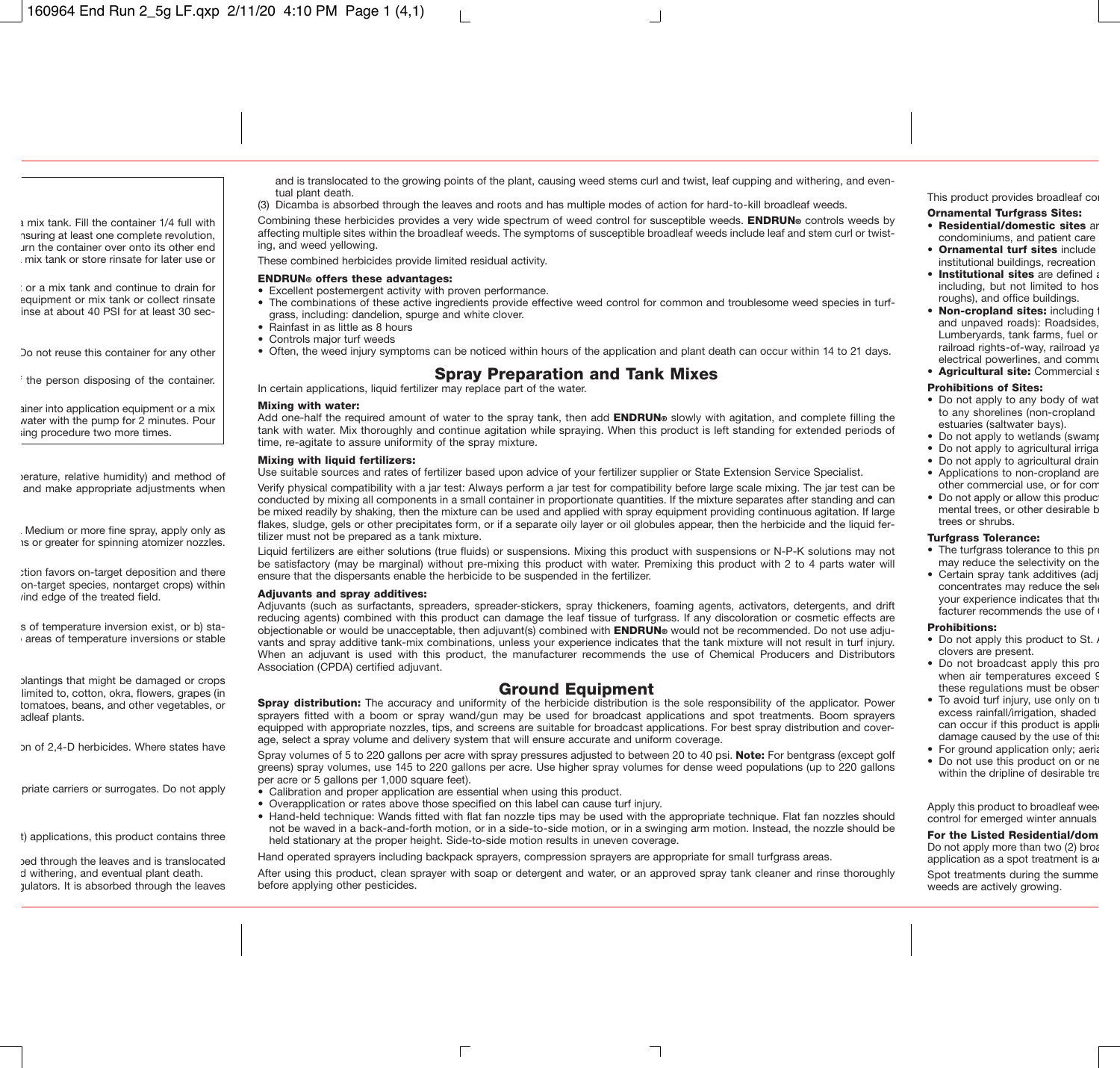# Where to Use

This product provides broadleaf control in the following sites:

## **Ornamental Turfgrass Sites:**

- Residential/domestic sites are defined as areas associated with the household or home life including apartment complexes. condominiums, and patient care areas of nursing homes, mental institutions, hospitals, or convalescent homes.
- Ornamental turf sites include turfgrass established around residences, parks, streets, retail outlets, cemeteries, industrial and institutional buildings, recreation areas, fairgrounds, areas adjacent to athletic fields and paved areas.
- Institutional sites are defined as turf areas around properties or facilities providing a service to public or private organizations including, but not limited to hospitals, nursing homes, schools, museums, libraries, sport facilities, golf courses (fairways and roughs), and office buildings.
- Non-cropland sites: including farmyards, fencerows or fence lines, highway rights-of-way (principal, interstate, county, private and unpaved roads): Roadsides, roadside ditches, road shoulders, road embankments, dividers, and medians; Industrial sites: Lumberyards, tank farms, fuel or equipment storage areas; Municipal, state, and federal lands: Airports and military installations; railroad rights-of-way, railroad yards, railroad crossings and railroad bridge abutments; Utility rights-of-way: telephone, pipeline, electrical powerlines, and communication transmission lines.
- Agricultural site: Commercial sod production

## Prohibitions of Sites:

- Do not apply to any body of water such as lakes, streams, rivers, ponds, reservoirs, or estuaries (saltwater bays). Do not apply to any shorelines (non-cropland sites adjacent to the edges of a body of water) for lakes, streams, rivers, ponds, reservoirs, or estuaries (saltwater bays).
- Do not apply to wetlands (swamps, bogs, potholes, or marshes).
- Do not apply to agricultural irrigation water or on agricultural irrigation ditchbanks and canals.
- Do not apply to agricultural drainage water or on agricultural ditchbanks.
- Applications to non-cropland areas are not applicable to treatment of commercial timber or other plants being grown for sale or other commercial use, or for commercial seed production, or for research purposes.
- Do not apply or allow this product to come into direct contact with cotton, grapes, tobacco, vegetable crops, flowers, fruit or ornamental trees, or other desirable broadleaf plants; small amounts of spray drift may injure susceptible plants, including ornamental trees or shrubs.

#### **Turfgrass Tolerance:**

- The turfgrass tolerance to this product may vary and temporary turfgrass yellowing may occur. Adverse environmental conditions may reduce the selectivity on the turfgrass. Do not apply this product to stressed turf.
- Certain spray tank additives (adjuvants, wetting agents, surfactants), liquid fertilizers, and tank mixtures containing emulsifiable concentrates may reduce the selectivity on the turfgrass. Do not use adjuvants and spray additive tank-mix combinations, unless your experience indicates that the tank mixture will not result in turf injury. When an adjuvant is used with this product, the manufacturer recommends the use of Chemical Producers and Distributors Association (CPDA) certified adjuvant.

#### Prohibitions:

- Do not apply this product to St. Augustinegrass, bentgrass greens, carpetgrass, dichondra, legumes, and lawns where desirable clovers are present.
- Do not broadcast apply this product when temperatures are above 90°F, some injury may be expected with spot treatments when air temperatures exceed 90°F. Where state, county or local governments have more stringent temperature regulations, these regulations must be observed.
- To avoid turf injury, use only on turfgrass that is reasonably free of stress from diseases, insects, excess heat or cold, drought or excess rainfall/irrigation, shaded areas, nematodes, improper mowing or improper applications of fertilizer and pesticides. Injury can occur if this product is applied under any of these or other stress conditions. Under any of these stress conditions, any turf damage caused by the use of this product is beyond the control of the registrant and all risk is assumed by the buyer and/or user.
- For ground application only: aerial applications are not permitted.
- Do not use this product on or near desirable plants, including contact of spray on exposed root systems or adventitious shoots within the dripline of desirable trees and shrubs, since injury may result.

# Application Schedules

Apply this product to broadleaf weeds that are young and actively growing for the best results. Fall applications can provide improved control for emerged winter annuals and perennials such as henbit, chickweed, clover and ground ivy.

#### For the Listed Residential/domestic sites, Ornamental Turf sites, Institutional sites and Agricultural sites:

Do not apply more than two (2) broadcast treatments of this product per site per year. A second broadcast application or a follow-up application as a spot treatment is advised for more mature weeds, for dense infestations, and for adverse environmental conditions.

Spot treatments during the summer may be appropriate for sparse infestations, or as a follow-up treatment, or any time broadleaf weeds are actively growing.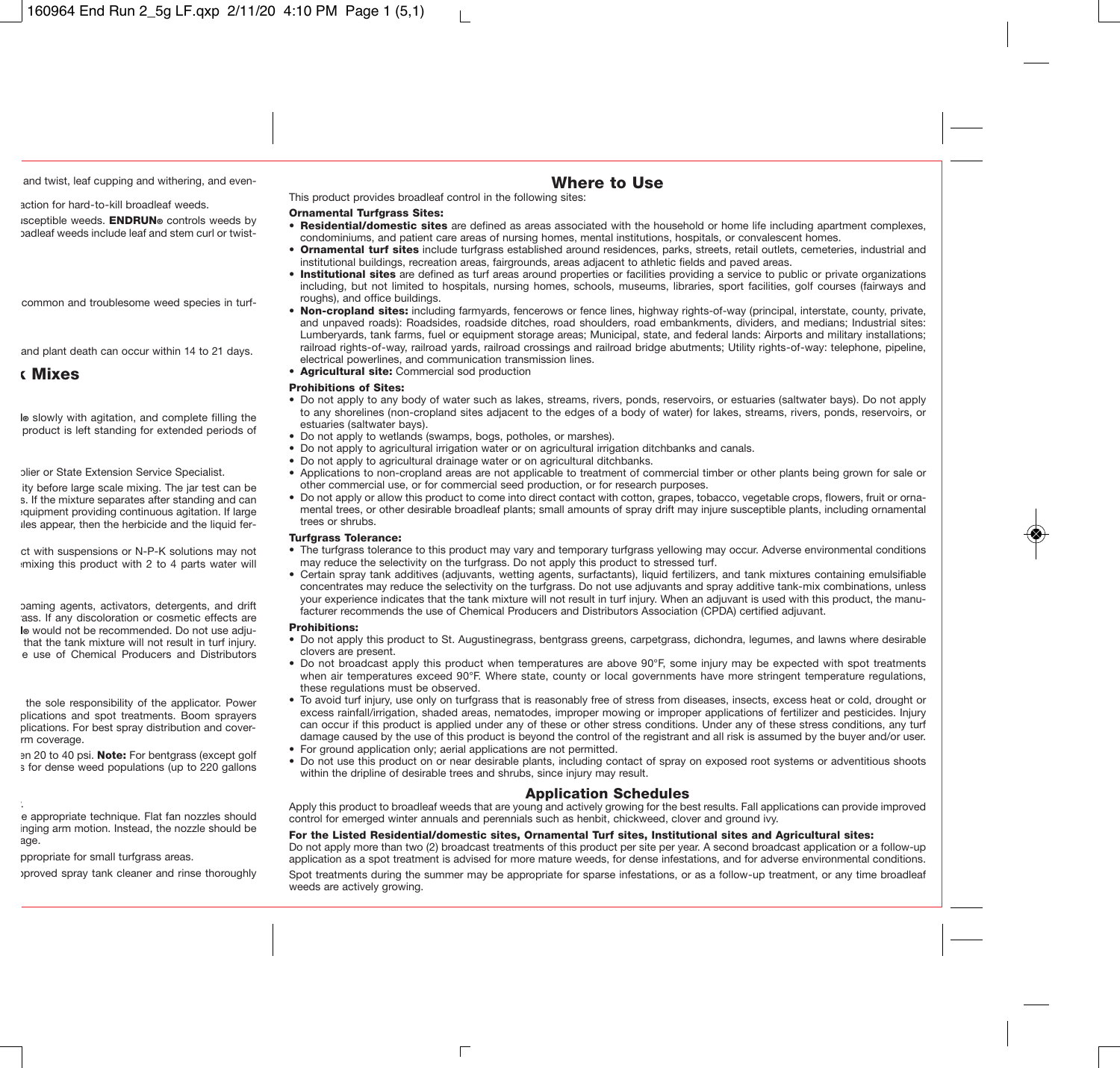#### For the Listed Non-cropland sites:

Use only one (a single) broadcast treatment of this product per site per year for woody plant infestations, or two broadcast treatments for annual and perennial weeds. It is required to wait 30 days between treatments and a spot treatment may be substituted for the second broadcast treatment if necessary.

Extremes in environmental conditions e.g. temperature and moisture, soil conditions, and cultural practices may affect the activity of this product. Under warm moist conditions, herbicide symptoms may be accelerated. While under very dry conditions, the expression of herbicide symptoms is delayed, and weeds hardened off by drought are less susceptible to this product.

#### For newly seeded areas:

Delay application of this product to grass seedlings until after the second mowing.

#### For newly sodded, sprigged, or plugged areas:

The application of this product to newly sodded, sprigged, or plugged grasses should be delayed until 3 to 4 weeks after the sodding, sprigging, or plugging operations.

#### Reseeding interval:

Treated areas may be reseeded 3 weeks after application.

# How Much to Use USE RATES AND SPRAY VOLUMES:

Generally, the lower application rates within the specified range will provide satisfactory control of sensitive weed species. The higher application rates within the specified range will be required for dense infestations of perennial weeds, for adverse/extreme environmental conditions, or for weeds hardened off or more mature.

| TABLE 1. USE RATES FOR ORNAMENTAL TURF SITES, NON-CROPLAND AND SOD FARMS                           |                                                                         |                                                      |  |  |
|----------------------------------------------------------------------------------------------------|-------------------------------------------------------------------------|------------------------------------------------------|--|--|
| <b>Species</b>                                                                                     | Rate                                                                    | <b>Spray Volume</b>                                  |  |  |
| <b>Cool-Season Turf</b>                                                                            |                                                                         |                                                      |  |  |
| Kentucky bluegrass, annual bluegrass,<br>annual ryegrass, perennial ryegrass,                      | 3.0 to 4 Pints/Acre                                                     | 5 to 220 Gallons/Acre                                |  |  |
| tall fescue, red or fine leaf fescues                                                              | (1.1 to 1.5 fl. oz./1,000 sq. ft.)                                      | (0.125 to 5.0 Gallons/1,000 sq. ft.)                 |  |  |
| <b>Creeping Bentgrass (excluding golf greens)</b><br>Apply preferably in May or mid-August through | 1.8 Pints/Acre                                                          | 145 to 220 Gallons/Acre                              |  |  |
| September. Slight turf yellowing will disappear<br>after about one (1) week.                       | $(0.66$ fl. oz./1,000 sq. ft.)                                          | (3.33 to 5.0 Gallons/1,000 sq. ft.)                  |  |  |
| <b>Note:</b> Care should be taken to avoid overdosing<br>bentgrass or injury may result.           |                                                                         | High spray volumes will provide<br>uniform coverage. |  |  |
| <b>Warm-Season Turf</b>                                                                            |                                                                         |                                                      |  |  |
| Hybrid bermudagrass, common bermudagrass,<br>zoysiagrass, buffalograss and bahiagrass              | 3.0 to 4 Pints/Acre                                                     | 5 to 220 Gallons/Acre                                |  |  |
| Slight turf yellowing will disappear after about<br>one (1) week.                                  | (1.1 to 1.5 fl. oz./1,000 sq. ft.)                                      | (0.125 to 5.0 Gallons/1,000 sq. ft.)                 |  |  |
|                                                                                                    | Sod Farms: 2 to 2.25 Pints/Acre<br>(0.75 to 0.83 fl. oz./1,000 sq. ft.) |                                                      |  |  |
|                                                                                                    |                                                                         |                                                      |  |  |

Note: Do not apply to above listed warm-season turfgrass unless some turf injury can be tolerated. It is impossible to test all environmental conditions for the listed warm-season turfgrass.

Do not apply this product to warm-season turfgrass during spring green-up or in the fall during the transition period between active growth and dormancy.

Dormant turf: This product may be applied to fully dormant bermudagrass, fully dormant Zoysiagrass, fully dormant buffalograss and fully dormant bahiagrass.

#### SPOT TREATMENT:

#### WITH HAND OPERATED SPRAYERS (INCLUDING BACKPACK SPRAYERS AND PUMP-UP TYPE SPRAYERS):

- Apply any time the emerged broadleaf weeds are actively growing.
- Calibration and proper application are essential when using this product.
- Uniform applications are essential when using this product. Over application or rates above those specified on this label including excessive overlaps of this product can cause turf injury. *(continued)*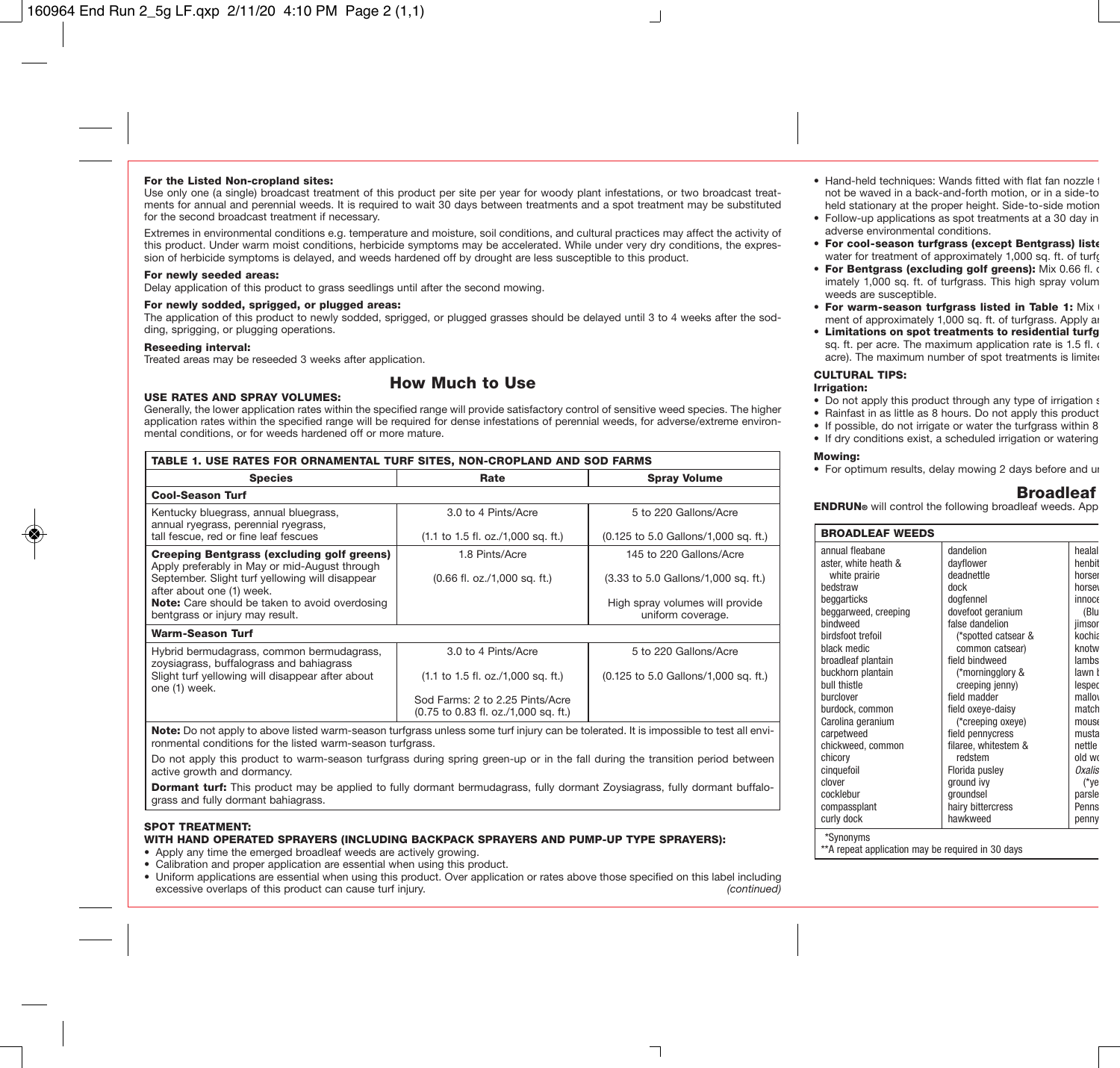- Hand-held techniques: Wands fitted with flat fan nozzle tips may be used with the appropriate technique. Flat fan nozzles should not be waved in a back-and-forth motion, or in a side-to-side motion, or in a swinging arm motion. Instead, the nozzle should be held stationary at the proper height. Side-to-side motion results in uneven coverage.
- Follow-up applications as spot treatments at a 30 day interval are suitable for more mature weeds, for dense infestations, and for adverse environmental conditions.
- For cool-season turfgrass (except Bentgrass) listed in Table 1: Mix 1.1 to 1.5 fl. oz. of this product per one (1.0) gallon of water for treatment of approximately 1,000 sq. ft. of turfgrass. Apply any time the emerged broadleaf weeds are susceptible.
- For Bentgrass (excluding golf greens): Mix 0.66 fl. oz. of this product per four (4.0) gallons of water for treatment of approximately 1,000 sq. ft. of turfgrass. This high spray volume will provide uniform coverage. Apply any time the emerged broadleaf weeds are susceptible.
- For warm-season turfgrass listed in Table 1: Mix 0.75 to 0.83 fl. oz. of this product per one (1.0) gallon of water for treatment of approximately 1,000 sq. ft. of turfgrass. Apply any time the emerged broadleaf weeds are susceptible.
- Limitations on spot treatments to residential turfgrass: Spot treatment is defined as a treatment area no greater than 1,000 sq. ft. per acre. The maximum application rate is 1.5 fl. oz. per 1,000 sq. ft. per application (0.33 lb MCPP-p acid equivalent per acre). The maximum number of spot treatments is limited to 2 per year with a minimum of 30 days between applications.

#### CULTURAL TIPS:

#### Irrigation:

- Do not apply this product through any type of irrigation system.
- Rainfast in as little as 8 hours. Do not apply this product immediately before rainfall or irrigation.
- If possible, do not irrigate or water the turfgrass within 8 to 24 hours after application.
- If dry conditions exist, a scheduled irrigation or watering 24 hours before and 24 hours after application is recommended.

#### Mowing:

• For optimum results, delay mowing 2 days before and until 2 days after the application of this product.

**Broadleaf Weeds Controlled**<br>**ENDRUN**® will control the following broadleaf weeds. Apply any time the emerged broadleaf weeds are susceptible.

| <b>BROADLEAF WEEDS</b>                                          |                      |                          |                            |                       |
|-----------------------------------------------------------------|----------------------|--------------------------|----------------------------|-----------------------|
| annual fleabane                                                 | dandelion            | healall                  | pepperweed                 | Venice mallow         |
| aster, white heath &                                            | dayflower            | henbit                   | pigweed                    | Veronica              |
| white prairie                                                   | deadnettle           | horsenettle              | pineappleweed              | (*corn speedwell)     |
| bedstraw                                                        | dock                 | horseweed                | plantain                   | Virginia buttonweed** |
| beggarticks                                                     | doafennel            | innocence                | poison ivv                 | Virginia-creeper      |
| beggarweed, creeping                                            | dovefoot geranium    | (Blue-eyed Mary)         | poison oak                 | western salsify       |
| bindweed                                                        | false dandelion      | iimsonweed               | prostrate knotweed         | white clover          |
| birdsfoot trefoil                                               | (*spotted catsear &  | kochia                   | (*knotweed)                | "Dutch clover.        |
| black medic                                                     | common catsear)      | knotweed                 | puncturevine               | honeysuckle clover,   |
| broadleaf plantain                                              | field bindweed       | lambsquarters            | purple cudweed             | white trefoil &       |
| buckhorn plantain                                               | (*morningglory &     | lawn burweed             | purslane                   | purplewort)           |
| bull thistle                                                    | creeping jenny)      | lespedeza, common        | ragweed                    | wild carrot           |
| burclover                                                       | field madder         | mallow, common           | redweed                    | wild garlic           |
| burdock, common                                                 | field oxeye-daisy    | matchweed                | red sorrel (*sheep sorrel) | wild geranium         |
| Carolina geranium                                               | (*creeping oxeye)    | mouseear chickweed       | roundleaf greenbriar       | wild lettuce          |
| carpetweed                                                      | field pennycress     | mustard                  | shepherdspurse             | wild mustard          |
| chickweed, common                                               | filaree, whitestem & | nettle                   | spotted spurge             | wild onion            |
| chicory                                                         | redstem              | old world diamond flower | spurge                     | wild strawberry       |
| cinquefoil                                                      | Florida pusley       | Oxalis                   | sunflower                  | varrow                |
| clover                                                          | ground ivy           | (*yellow woodsorrel)     | thistle                    | yellow rocket         |
| cocklebur                                                       | groundsel            | parsley-piert            | velvetleaf                 |                       |
| compassplant                                                    | hairy bittercress    | Pennsylvania smartweed   | (*buttonweed)              |                       |
| curly dock                                                      | hawkweed             | pennywort (*dollarweed)  |                            |                       |
| *Synonyms<br>** A repeat application may be required in 30 days |                      |                          |                            |                       |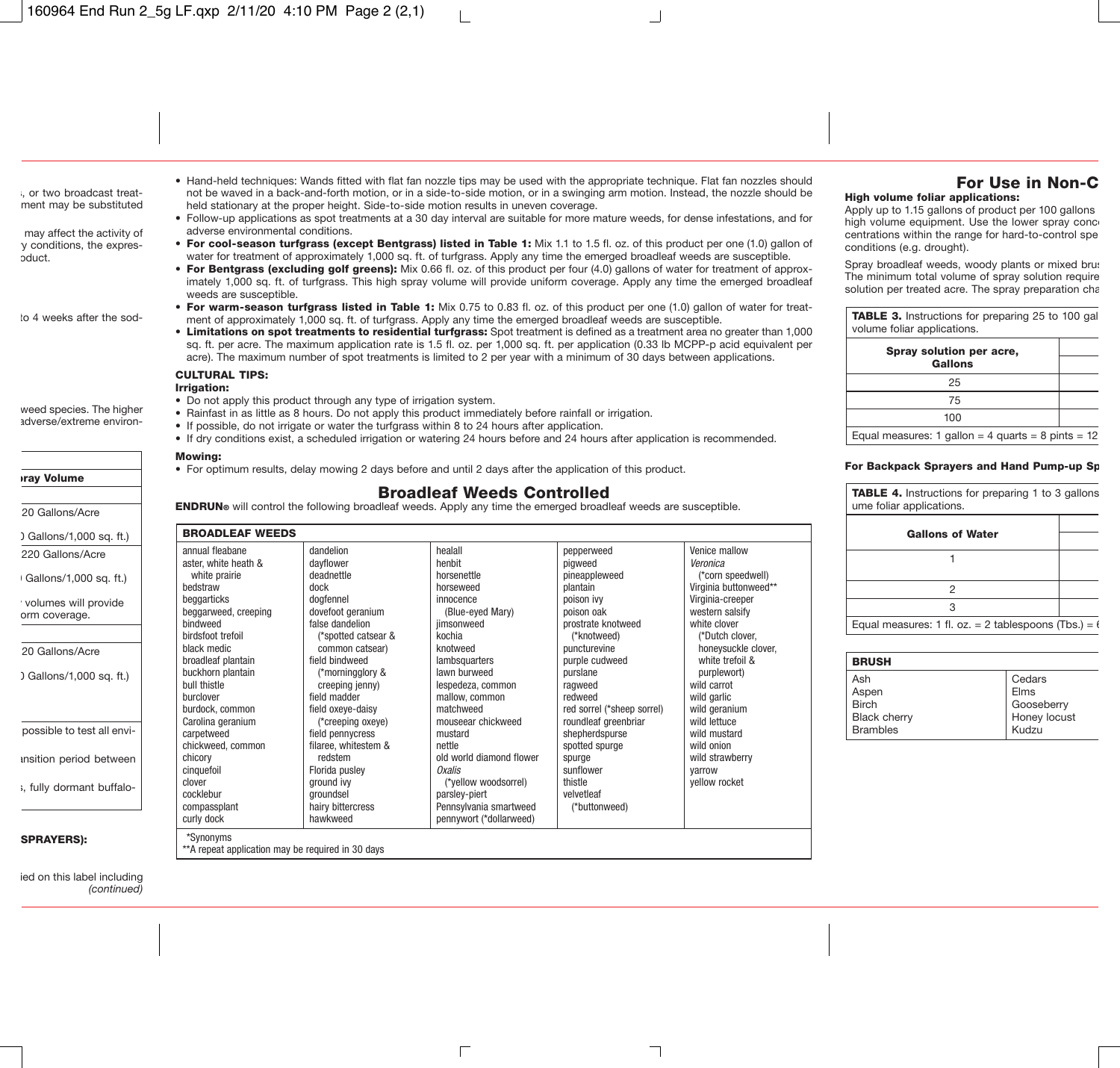# For Use in Non-Cropland: Brush and Weed Control

#### High volume foliar applications:

Apply up to 1.15 gallons of product per 100 gallons of water or apply a 1.0 to 1.15% vol/vol spray solution as a full cover spray with high volume equipment. Use the lower spray concentrations in the range for susceptible species and use the higher spray concentrations within the range for hard-to-control species, for mature plants during the late summer or under adverse environmental conditions (e.g. drought).

Spray broadleaf weeds, woody plants or mixed brush uniformly and thoroughly by wetting all leaves, stems, bark and root collars. The minimum total volume of spray solution required for adequate coverage of solid stands of mixed brush is 25 gallons of spray solution per treated acre. The spray preparation chart for applications on a spray-to-wet basis is shown below in **Table 3.** 

TABLE 3. Instructions for preparing 25 to 100 gallons of spray solution at 1.0 to 1.15% spray concentration with water for high volume foliar applications.

| Spray solution per acre,                                      | Amount of Product Needed for Spray Concentration of: |                   |  |
|---------------------------------------------------------------|------------------------------------------------------|-------------------|--|
| Gallons                                                       | 1.0%                                                 | 1.15%             |  |
| 25                                                            | 2.0 <sub>pt</sub>                                    | 2.3 <sub>pt</sub> |  |
| 75                                                            | 6.0 pt                                               | 6.9 pt            |  |
| 100                                                           | $1.0$ gal                                            | $1.15$ aal        |  |
| Equal measures: 1 gallon = 4 guarts = 8 pints = $128$ fl. oz. |                                                      |                   |  |

#### For Backpack Sprayers and Hand Pump-up Sprayers

**TABLE 4.** Instructions for preparing 1 to 3 gallons of spray solution at 1.0 to 1.15% spray concentration with water for high volume foliar applications.

|                                                                       | Amount of Product Needed for Spray Concentration of: |                                  |  |
|-----------------------------------------------------------------------|------------------------------------------------------|----------------------------------|--|
| <b>Gallons of Water</b>                                               | $1.0\%$                                              | 1.15%                            |  |
|                                                                       | $1.25$ fl. oz.<br>(2.5 Tablespoons)                  | $1.5$ fl. oz.<br>(3 Tablespoons) |  |
|                                                                       | 2.5 fl. oz.                                          | 3.0 fl. oz.                      |  |
|                                                                       | 3.8 fl. oz.                                          | $4.5$ fl. oz.                    |  |
| Equal measures: 1 fl. oz. = 2 tablespoons (Tbs.) = 6 teaspoons (tsp.) |                                                      |                                  |  |

| <b>BRUSH</b>    |              |                 |        |
|-----------------|--------------|-----------------|--------|
| Ash             | Cedars       | Multiflora rose | Sumac  |
| Aspen           | <b>Elms</b>  | Oak             | Willow |
| <b>Birch</b>    | Gooseberry   | Poison ivv      |        |
| Black cherry    | Honey locust | Poison oak      |        |
| <b>Brambles</b> | Kudzu        | Shortleaf pine  |        |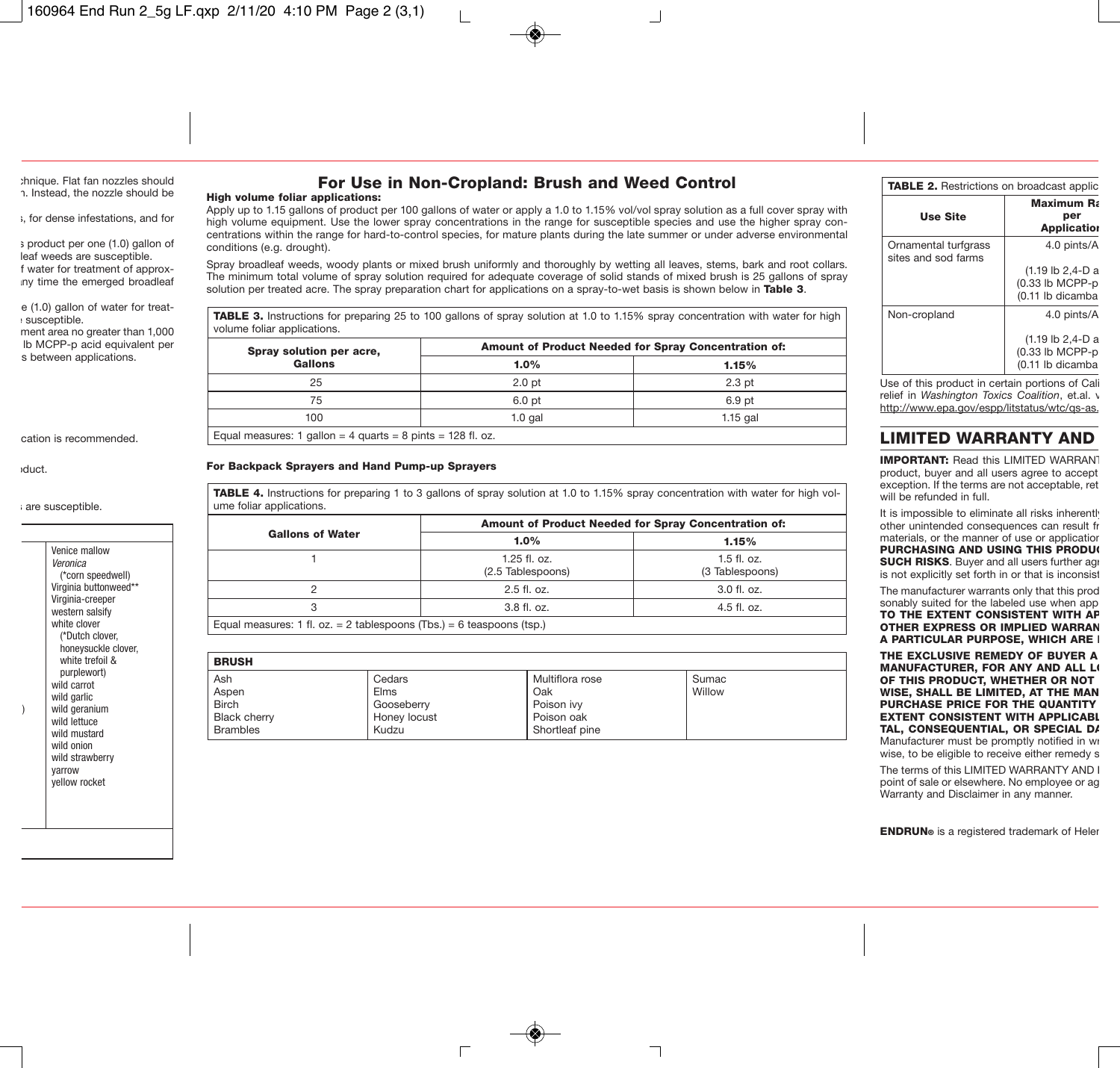| <b>TABLE 2.</b> Restrictions on broadcast applications to ornamental turfgrass sites, sod farms, and non-cropland. |                                                                                                              |                                                      |                                                                  |                                                                                          |
|--------------------------------------------------------------------------------------------------------------------|--------------------------------------------------------------------------------------------------------------|------------------------------------------------------|------------------------------------------------------------------|------------------------------------------------------------------------------------------|
| <b>Use Site</b>                                                                                                    | <b>Maximum Rate</b><br>per<br><b>Application</b>                                                             | <b>Maximum Number</b><br>of Applications<br>per Year | <b>Minimum Interval</b><br><b>Between</b><br><b>Applications</b> | <b>Maximum</b><br>Seasonal<br>Rate                                                       |
| Ornamental turfgrass<br>sites and sod farms                                                                        | 4.0 pints/A<br>$(1.19 \text{ lb } 2, 4-D \text{ ae}/A)$<br>$(0.33$ lb MCPP-p ae/A)<br>(0.11 lb dicamba ae/A) | 2                                                    | 30 days                                                          | 8.0 pints/A<br>(2.37 lb 2,4-D ae/A)<br>$(0.65$ lb MCPP-p ae/A)<br>(0.22 lb dicamba ae/A) |
| Non-cropland                                                                                                       | 4.0 pints/A<br>$(1.19 \text{ lb } 2, 4-D \text{ ae}/A)$<br>$(0.33$ lb MCPP-p ae/A)<br>(0.11 lb dicamba ae/A) | 2<br>(annual and<br>perennial weeds)                 | 30 days                                                          | 8.0 pints/A<br>(2.37 lb 2,4-D ae/A)<br>$(0.65$ lb MCPP-p ae/A)<br>(0.22 lb dicamba ae/A) |

Use of this product in certain portions of California, Oregon, and Washington is subject to the January 22, 2004 Order for injunctive relief in *Washington Toxics Coalition*, et.al. v. EPA, C01-0132C, (W.D. WA). For further information, please refer to EPA web site: http://www.epa.gov/espp/litstatus/wtc/qs-as.htm.

# **LIMITED WARRANTY AND DISCLAIMER**

IMPORTANT: Read this LIMITED WARRANTY AND DISCLAIMER before buying or using this product. By opening and using this product, buyer and all users agree to accept the terms of this LIMITED WARRANTY AND DISCLAIMER in their entirety and without exception. If the terms are not acceptable, return this product unopened immediately to the point of purchase, and the purchase price will be refunded in full.

It is impossible to eliminate all risks inherently associated with use of this product. Damage to the treated article, ineffectiveness, or other unintended consequences can result from use of the product under abnormal conditions such as weather, presence of other materials, or the manner of use or application, etc. Such factors and conditions are beyond the control of the manufacturer, and **BY** PURCHASING AND USING THIS PRODUCT THE BUYER AND ALL USERS OF THIS PRODUCT AGREE TO ACCEPT ALL SUCH RISKS. Buyer and all users further agree to assume all risks of loss or damage from the use of the product in any manner that is not explicitly set forth in or that is inconsistent with label instructions, warnings and cautions.

The manufacturer warrants only that this product conforms to the chemical description given on the label, and that the product is reasonably suited for the labeled use when applied according to the Directions for Use, subject to the inherent risks described below. TO THE EXTENT CONSISTENT WITH APPLICABLE LAW, THE MANUFACTURER NEITHER MAKES NOR INTENDS ANY OTHER EXPRESS OR IMPLIED WARRANTIES, INCLUDING ANY WARRANTY OF MERCHANTABILITY OR FITNESS FOR A PARTICULAR PURPOSE, WHICH ARE HEREBY EXPRESSLY DISCLAIMED.

THE EXCLUSIVE REMEDY OF BUYER AND ALL USERS OF THIS PRODUCT, AND THE EXCLUSIVE LIABILITY OF THE MANUFACTURER, FOR ANY AND ALL LOSSES, DAMAGES, OR INJURIES RESULTING FROM THE USE OR HANDLING OF THIS PRODUCT, WHETHER OR NOT BASED IN CONTRACT, NEGLIGENCE, STRICT LIABILITY IN TORT OR OTHER-WISE, SHALL BE LIMITED, AT THE MANUFACTURER'S OPTION, TO REPLACEMENT OF OR THE REPAYMENT OF THE PURCHASE PRICE FOR THE QUANTITY OF PRODUCT WITH RESPECT TO WHICH DAMAGES ARE CLAIMED. TO THE EXTENT CONSISTENT WITH APPLICABLE LAW, IN NO CASE SHALL THE MANUFACTURER BE LIABLE FOR INCIDEN-TAL, CONSEQUENTIAL, OR SPECIAL DAMAGES RESULTING FROM THE USE OR HANDLING OF THIS PRODUCT. The Manufacturer must be promptly notified in writing of any claims, whether based in contract, tort, negligence, strict liability, or otherwise, to be eligible to receive either remedy stated above.

The terms of this LIMITED WARRANTY AND DISCLAIMER cannot be varied by any written or verbal statements or agreements at the point of sale or elsewhere. No employee or agent of the manufacturer or seller is authorized to vary or exceed the terms of this Limited Warranty and Disclaimer in any manner.

ENDRUN® is a registered trademark of Helena Holding Company.